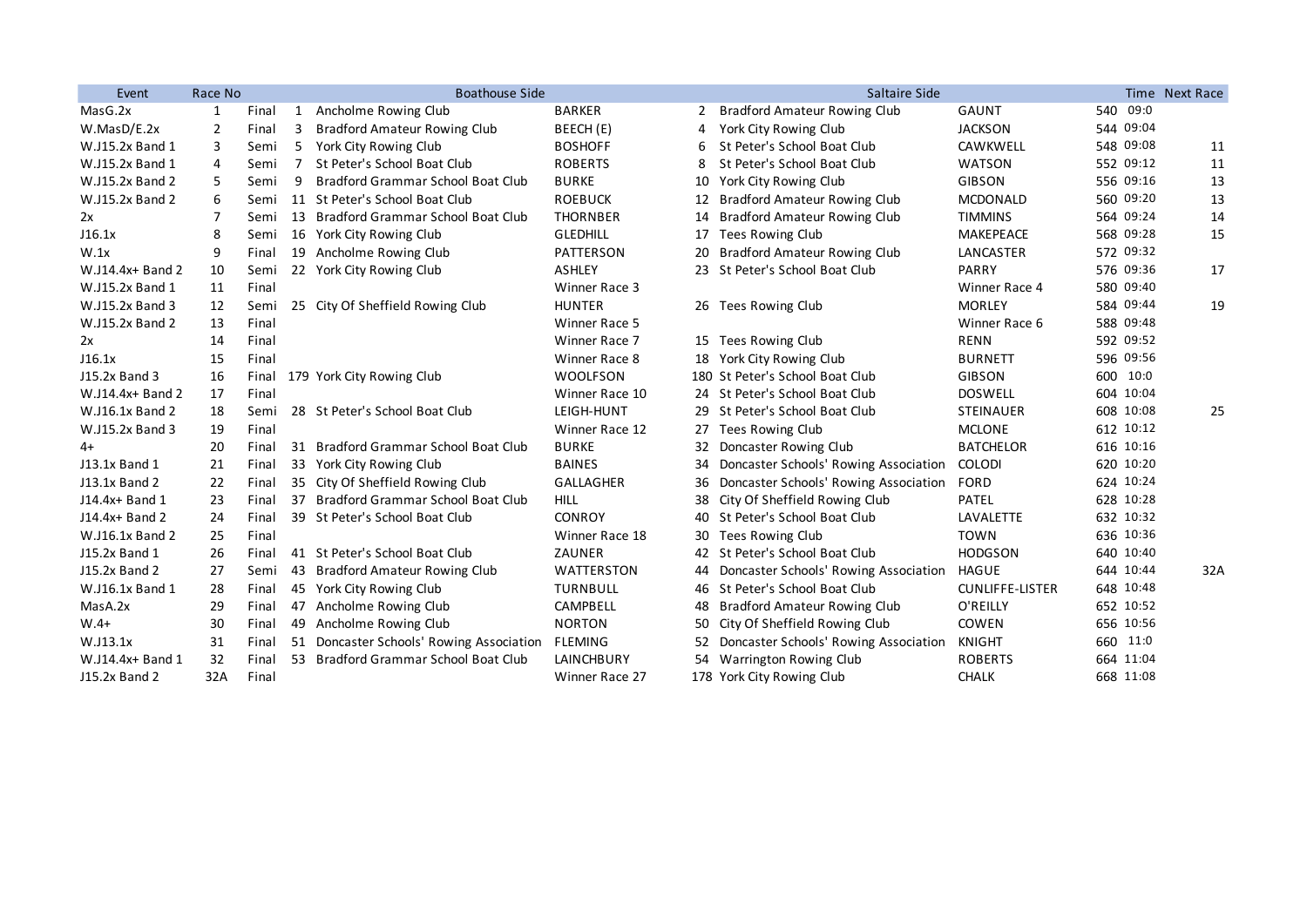| Event           | Race No |       | <b>Boathouse Side</b> |                                                       |                           | Saltaire Side |                                          |                  | Time Next Race |    |
|-----------------|---------|-------|-----------------------|-------------------------------------------------------|---------------------------|---------------|------------------------------------------|------------------|----------------|----|
| W.J18.4x-       | 33      | Final |                       | 55 York City Rowing Club                              | <b>DAVIE</b>              |               | 56 St Peter's School Boat Club           | <b>BROUGHTON</b> | 11:40          |    |
| J15.1x Band 3   | 34      | Semi  |                       | 57 St Peter's School Boat Club                        | <b>BATESON</b>            |               | 58 Doncaster Schools' Rowing Association | HAGUE            | 11:44          | 42 |
| J15.1x Band 3   | 35      | Semi  |                       | 59 Warrington Rowing Club                             | <b>BARRETT MCGUINNESS</b> |               | 60 St Peter's School Boat Club           | <b>HODGSON</b>   | 11:48          | 42 |
| J15.1x Band 4   | 36      | Semi  |                       | 61 Bradford Amateur Rowing Club                       | PENKETH                   |               | 62 Bradford Amateur Rowing Club          | MESKELL          | 11:52          | 44 |
| J15.1x Band 4   | 37      | Semi  |                       | 63 Bradford Amateur Rowing Club                       | WATTERSTON                | 64            | Doncaster Schools' Rowing Association    | <b>MORRIS</b>    | 11:56          | 44 |
| W.2x            | 38      | Semi  |                       | 65 St Peter's School Boat Club                        | WALSH                     | 66            | Tees Rowing Club                         | <b>WILSON</b>    | 12:0           | 46 |
| W.2x            | 39      | Semi  |                       | 67 Bradford Amateur Rowing Club                       | LANCASTER                 |               | 68 St Peter's School Boat Club           | <b>DENIZ</b>     | 12:04          | 46 |
| W.J14.2x Band 3 | 40      | Semi  |                       | 69 Bradford Amateur Rowing Club                       | <b>EVANS</b>              |               | 70 St Peter's School Boat Club           | LATTIMER         | 12:08          | 48 |
| W.J14.2x Band 3 | 41      | Semi  |                       | 71 St Peter's School Boat Club                        | WARD                      |               | 72 St Peter's School Boat Club           | <b>DOSWELL</b>   | 12:12          | 48 |
| J15.1x Band 3   | 42      | Final |                       |                                                       | Winner Race 34            |               |                                          | Winner Race 35   | 12:16          |    |
| W.J15.1x Band 1 | 43      | Semi  |                       | 73 St Peter's School Boat Club                        | RIDGWAY-HILL              |               | 74 St Peter's School Boat Club           | <b>CHAN</b>      | 12:20          | 52 |
| J15.1x Band 4   | 44      | Final |                       |                                                       | Winner Race 36            |               |                                          | Winner Race 37   | 12:24          |    |
| W.J15.1x Band 1 | 45      | Semi  |                       | 75 St Peter's School Boat Club                        | <b>ROBERTS</b>            |               | 76 St Peter's School Boat Club           | <b>CALVERT</b>   | 12:28          | 52 |
| W.2x            | 46      | Final |                       |                                                       | Winner Race 38            |               |                                          | Winner Race 39   | 12:32          |    |
| 1x Band 1       | 47      | Semi  |                       | 77 Sheffield University Rowing Club                   | <b>WAY</b>                |               | 78 Bradford Amateur Rowing Club          | <b>DUFFIELD</b>  | 12:36          | 54 |
| W.J14.2x Band 3 | 48      | Final |                       |                                                       | Winner Race 40            |               |                                          | Winner Race 41   | 12:40          |    |
| J14.2x Band 3   | 49      | Semi  |                       | 80 City Of Sheffield Rowing Club                      | <b>MORRITT</b>            |               | 81 St Peter's School Boat Club           | MUSGRAVE         | 12:44          | 56 |
| J14.2x Band 4   | 50      | Semi  |                       | 83 Bradford Grammar School Boat Club                  | <b>VALE</b>               |               | 84 St Peter's School Boat Club           | LAVALETTE        | 12:48          | 57 |
| $W.4x+$         | 51      | Semi  |                       | 86 Bradford Amateur Rowing Club                       | ABBAS                     |               | 87 Hull Kingston Rowing Club             | <b>MORTON</b>    | 12:52          | 58 |
| W.J15.1x Band 1 | 52      | Final |                       |                                                       | Winner Race 43            |               |                                          | Winner Race 45   | 12:56          |    |
| W.J15.1x Band 3 | 53      | Semi  |                       | 89 City Of Sheffield Rowing Club                      | <b>Bess HUNTER</b>        |               | 90 Doncaster Schools' Rowing Association | <b>KNIGHT</b>    | 13:0           | 60 |
| 1x Band 1       | 54      | Final |                       |                                                       | Winner Race 47            | 79            | <b>Bradford Amateur Rowing Club</b>      | <b>BURNS</b>     | 13:04          |    |
| 1x Band 2       | 55      | Final |                       | 92 Bradford Amateur Rowing Club                       | <b>WONG</b>               |               | 93 Ancholme Rowing Club                  | <b>DOYLE</b>     | 13:08          |    |
| J14.2x Band 3   | 56      | Final |                       |                                                       | Winner Race 49            |               | 82 St Peter's School Boat Club           | ZAUNER           | 13:12          |    |
| J14.2x Band 4   | 57      | Final |                       |                                                       | Winner Race 50            |               | 85 St Peter's School Boat Club           | <b>CONROY</b>    | 13:16          |    |
| $W.4x+$         | 58      | Final |                       |                                                       | Winner Race 51            |               | 88 Tees Rowing Club                      | ORMSTON          | 13:20          |    |
| 4х-             | 59      | Final |                       | 94 Bradford Grammar School Boat Club                  | GABOR                     |               | 95 Doncaster Rowing Club                 | <b>SHILLITO</b>  | 13:24          |    |
| W.J15.1x Band 3 | 60      | Final |                       |                                                       | Winner Race 53            |               | 91 City Of Sheffield Rowing Club         | Martha HUNTER    | 13:28          |    |
| J12.1x          | 61      | Final |                       | 96 Berwick Amateur Rowing Club                        | EKE                       |               | 97 Bradford Grammar School Boat Club     | <b>CLARK</b>     | 13:32          |    |
| J14.2x Band 1   | 62      | Final |                       | 98 Bradford Grammar School Boat Club                  | HILL                      |               | 99 Bradford Grammar School Boat Club     | <b>WARMAN</b>    | 13:36          |    |
| J14.2x Band 2   | 63      |       |                       | Final 100 Warrington Rowing Club                      | <b>HETHERINGTON</b>       |               | 101 York City Rowing Club                | <b>JACKSON</b>   | 13:40          |    |
| J15.1x Band 1   | 64      |       |                       | Final 102 Bradford Grammar School Boat Club VAN LOPIK |                           |               | 103 St Peter's School Boat Club          | CARTER           | 13:44          |    |
| J15.1x Band 2   | 65      |       |                       | Final 104 York City Rowing Club                       | <b>CHALK</b>              |               | 105 Tees Rowing Club                     | <b>MURPHY</b>    | 13:48          |    |
| Mx.MasA.2x      | 66      |       |                       | Final 106 Ancholme Rowing Club                        | <b>TOWNSEND</b>           |               | 107 City Of Sheffield Rowing Club        | <b>GRAINGER</b>  | 13:52          |    |
| Mx.MasE/F.2x    | 67      |       |                       | Final 108 Ancholme Rowing Club                        | ANC-ROVEZZANO (F)         |               | 109 Hull Kingston Rowing Club            | <b>WILKINSON</b> | 13:56          |    |
| $Mx.MasE/F.4+$  | 68      |       |                       | Final 110 Ancholme Rowing Club                        | <b>BARKER</b>             |               | 111 Bradford Amateur Rowing Club         | FRANKLIN (F)     | 14:0           |    |
| W.J14.2x Band 1 | 69      |       |                       | Final 112 Warrington Rowing Club                      | <b>ROBERTS</b>            |               | 113 Warrington Rowing Club               | <b>FONTANA</b>   | 14:04          |    |
| W.J14.2x Band 2 | 70      |       |                       | Final 114 York City Rowing Club                       | <b>CURBELO ROMERO</b>     |               | 115 Tees Rowing Club                     | <b>PICKERING</b> | 14:08          |    |
| W.J15.1x Band 2 | 71      |       |                       | Final 116 Bradford Grammar School Boat Club           | <b>TEMPLE</b>             |               | 117 York City Rowing Club                | <b>BOSHOFF</b>   | 14:12          |    |
| W.J18.2x        | 72      |       |                       | Final 118 St Peter's School Boat Club                 | <b>BROUGHTON</b>          |               | 119 Ancholme Rowing Club                 | <b>TIMMS</b>     | 14:16          |    |
| $J13.4x+$       | 73      |       |                       | Final 120 Bradford Grammar School Boat Club WORSLEY   |                           |               | 121 York City Rowing Club                | GLASS-JATTO      | 14:20          |    |